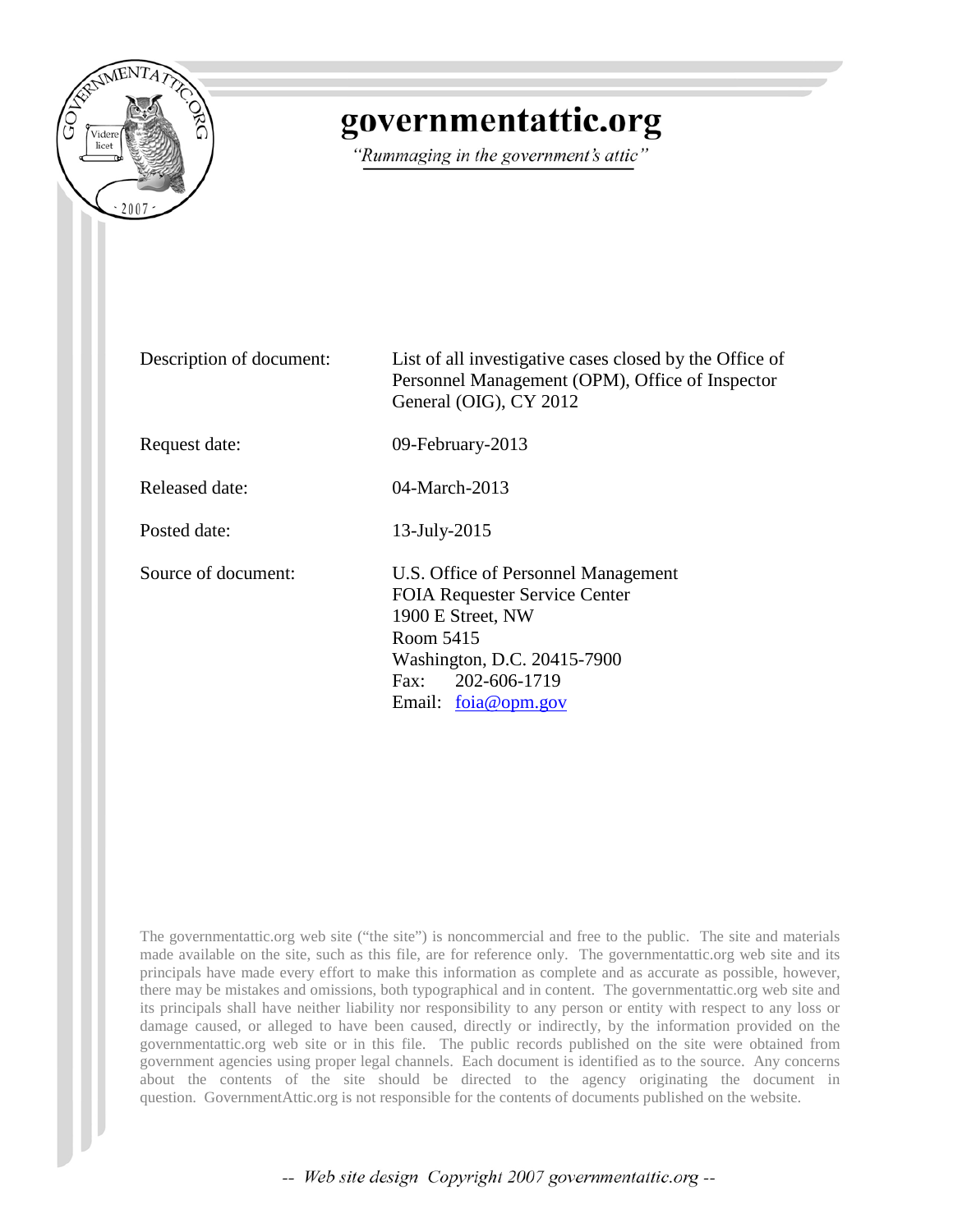From: "Watkins, Timothy C" Date: Mar 4, 2013 3:32:28 PM Subject: RE: Your FOIA Request

Attached is the document responsive to your request under the Freedom of Information Act (FOIA) for a list of all the investigative cases closed by the U.S. Office of Personnel Management, Office of Inspector General, in calendar year 2012. The document includes all of the standard fields or headings in our database except for the name of the investigation, such as "John Smith" when John Smith is the person being investigated. That field is protected under FOIA Exemption 7(c). There are no other responsive records.

If you wish to appeal this response under FOIA you should contact, in writing, Mr. J. David Cope, Assistant Inspector General for Legal Affairs, Room 6400, 1900 E Street NW, Washington, DC 20415, and provide a copy of this letter and state the basis of your appeal.

Timothy C. Watkins Counsel to the Inspector General U.S. Office of Personnel Management Room 6400 1900 E Street, NW Washington DC 20415-1100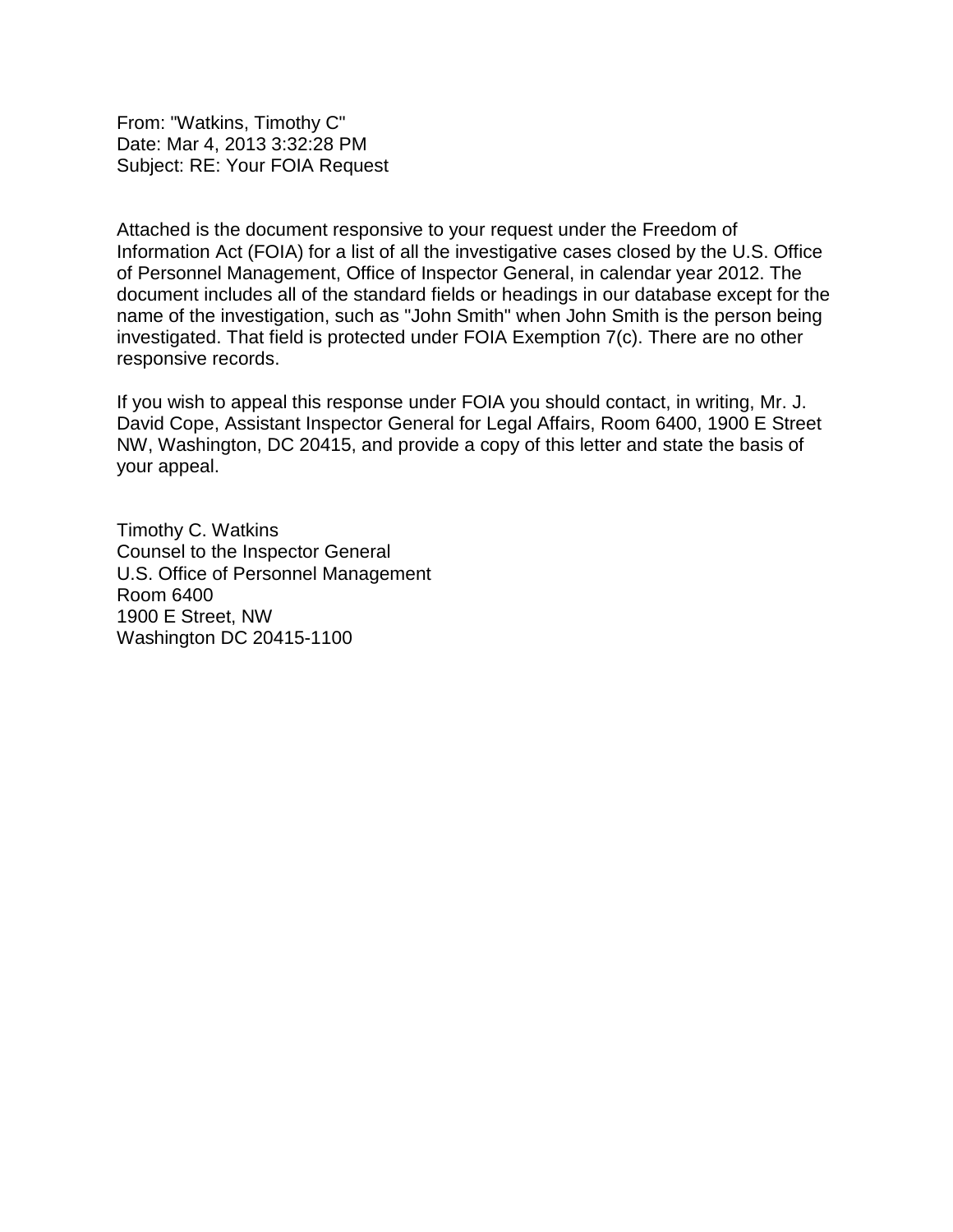|                                |            |               | <b>Approved</b>    | <b>Closed</b> |                     | <b>OPM</b>  |              |                        | <b>Allegation</b>      |
|--------------------------------|------------|---------------|--------------------|---------------|---------------------|-------------|--------------|------------------------|------------------------|
| <b>Case Number Date Opened</b> |            | <b>Status</b> | <b>Status Date</b> | <b>Status</b> | <b>Disposition</b>  | Organizatio | Program      | <b>Allegation</b>      | <b>Subtype</b>         |
|                                |            |               |                    | No Action     |                     | Healthcare  |              | Off-Label              | <b>Drug</b>            |
| I 2004 00075                   | 02/10/2003 | Closed        | 10/16/2012         | Required      |                     | and         | FEHBP        | Marketing              | Manufacturer           |
|                                |            |               |                    |               |                     | Healthcare  |              | Miscoding/Upc          |                        |
|                                |            |               |                    |               | Criminal            | and         |              | oding, Services        |                        |
| 12005 00121                    | 11/19/2004 | Closed        | 10/17/2012         | Complete      | Action              | Insurance   | FEHBP        | Not Rendered           | Physician              |
|                                |            |               |                    |               | Criminal            | Healthcare  |              |                        |                        |
| 12006 00066                    | 10/07/2005 | Closed        | 01/31/2012         | Complete      | Action              | and         | FEHBP        | <b>Billing Dispute</b> | Physician              |
|                                |            |               |                    | No Action     |                     | Healthcare  |              | <b>Not Medically</b>   |                        |
| 1200700066                     | 12/05/2006 | Closed        | 01/31/2012         | Required      |                     | and         | FEHBP        | Necessary              |                        |
|                                |            |               |                    |               | Criminal            | Retirement  |              | Deceased               |                        |
| 1200700090                     | 05/22/2007 | Closed        | 11/21/2012         | Complete      | Action              | Services    | <b>CSRS</b>  | Annuitant              |                        |
|                                |            |               |                    |               |                     | Healthcare  |              |                        |                        |
| 1200700280                     | 01/20/2007 | Closed        | 12/19/2012         | Complete      | <b>Civil Action</b> | and         | <b>FEHBP</b> | Kickback               |                        |
|                                |            |               |                    |               |                     | Healthcare  |              | Miscoding/Upc          |                        |
| 12008 00002                    | 10/02/2007 | Closed        | 07/16/2012         | Complete      | <b>Civil Action</b> | and         | <b>FEHBP</b> | oding                  | <b>Skilled Nursing</b> |
|                                |            |               |                    | No Action     |                     | Healthcare  |              | Off-Label              | Drug                   |
| 12008 00060                    | 03/05/2007 | Closed        | 10/12/2012         | Required      |                     | and         | FEHBP        | Marketing              | Manufacturer           |
|                                |            |               |                    |               | Civil Action,       | Healthcare  |              |                        |                        |
|                                |            |               |                    |               | Criminal            | and         |              | Off-Label              | <b>Drug</b>            |
| 12008 00096                    | 01/08/2008 | Closed        | 11/15/2012         | Complete      | Action              | Insurance   | <b>FEHBP</b> | Marketing              | Manufacturer           |
|                                |            |               |                    |               | Criminal            | Retirement  |              | Deceased               |                        |
| 12008 00100                    | 01/08/2008 | Closed        | 01/25/2012         | Complete      | Action              | Services    | <b>CSRS</b>  | Annuitant              |                        |
|                                |            |               |                    |               | Criminal            | Healthcare  |              | Services Not           | Physical               |
| 2008 00103                     | 01/16/2008 | Closed        | 04/01/2012         | Complete      | Action              | and         | <b>FEHBP</b> | Rendered               | Therapy                |
|                                |            |               |                    |               |                     | Healthcare  |              | Services Not           |                        |
| 12008 00314                    | 02/20/2008 | Closed        | 08/07/2012         | Complete      | <b>Civil Action</b> | and         | FEHBP        | Rendered               | Hospital               |
|                                |            |               |                    |               |                     | Healthcare  |              |                        |                        |
| 12009 00020                    | 10/19/2008 | Closed        | 08/01/2012         | Complete      | <b>Civil Action</b> | and         | FEHBP        | <b>Contract Fraud</b>  | Provider               |
|                                |            |               |                    | No Action     |                     | Healthcare  |              | Services Not           |                        |
| 12009 00044                    | 09/25/2008 | Closed        | 05/29/2012         | Required      |                     | and         | <b>FEHBP</b> | Rendered               |                        |
|                                |            |               |                    |               |                     | Healthcare  |              | Services Not           |                        |
| 12009 00051                    | 02/12/2009 | Closed        | 09/28/2012         | Complete      | <b>Civil Action</b> | and         | FEHBP        | Rendered               |                        |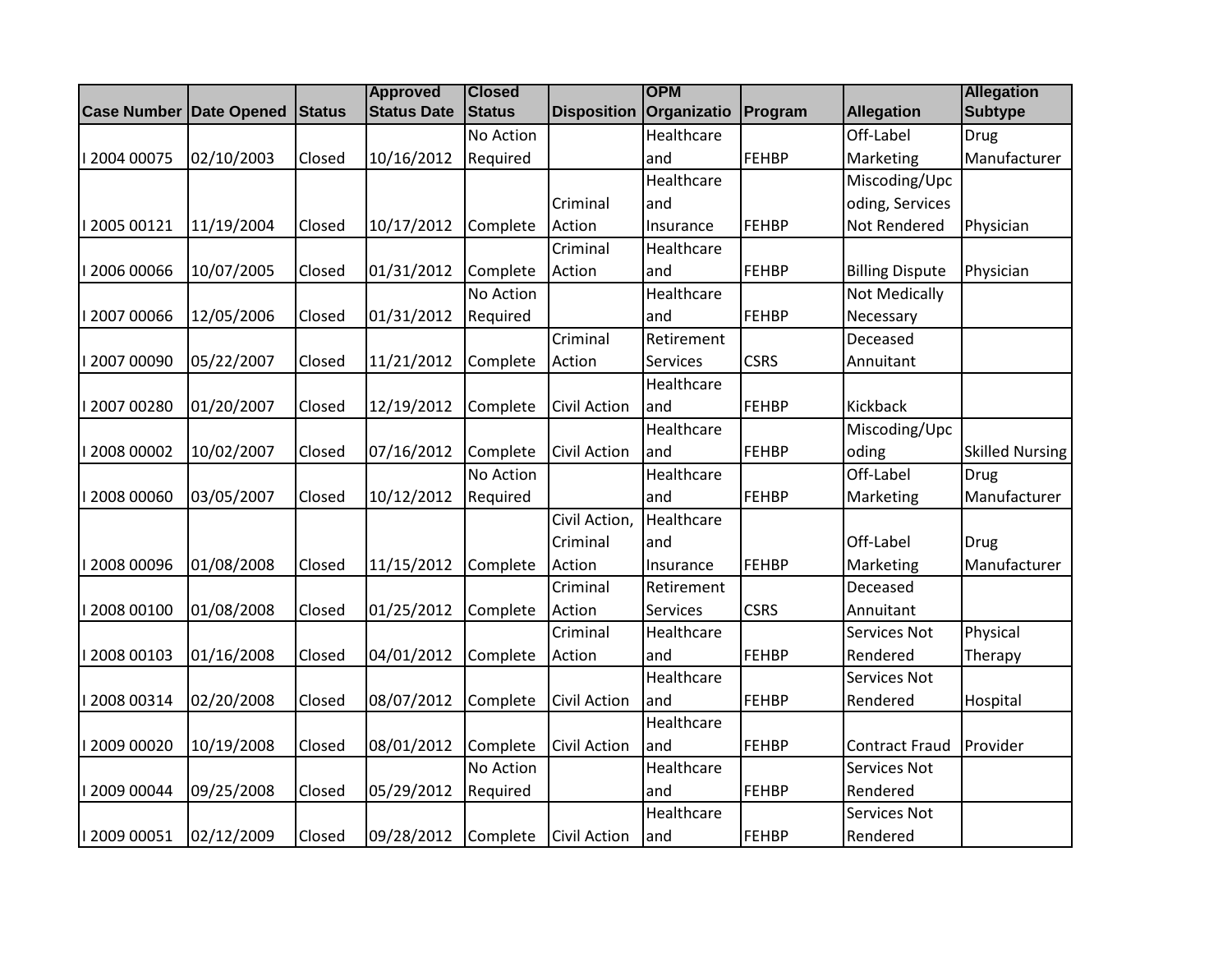|              |            |        |            | No Action |              | Healthcare    |                           |                       |            |
|--------------|------------|--------|------------|-----------|--------------|---------------|---------------------------|-----------------------|------------|
| 12009 00060  | 03/05/2009 | Closed | 04/04/2012 | Required  |              | and           | <b>FEHBP</b>              | <b>Identity Theft</b> |            |
|              |            |        |            |           | Criminal     | Healthcare    |                           | Services Not          |            |
| 12009 00074  | 05/12/2008 | Closed | 11/28/2012 | Complete  | Action       | and           | FEHBP                     | Rendered              |            |
|              |            |        |            |           |              | Healthcare    |                           | False Diagnosis,      |            |
|              |            |        |            | No Action |              | and           |                           | Off-Label             |            |
| I 2009 00077 | 12/29/2008 | Closed | 09/10/2012 | Required  |              | Insurance     | <b>FEHBP</b>              | Marketing             | Pharmacy   |
|              |            |        |            |           | Criminal     | Retirement    |                           | Deceased              |            |
| 12009 00085  | 03/13/2008 | Closed | 10/03/2012 | Complete  | Action       | Services      | <b>CSRS</b>               | Annuitant             |            |
|              |            |        |            |           |              | Retirement    |                           | Deceased              |            |
| 12009 00103  | 04/12/2007 | Closed | 04/03/2012 | Complete  | Acquitted    | Services      | <b>CSRS</b>               | Annuitant             |            |
|              |            |        |            | No Action |              | Retirement    |                           | Deceased              |            |
| 12009 00111  | 01/22/2008 | Closed | 05/07/2012 | Required  |              | Services      | <b>CSRS</b>               | Annuitant             |            |
|              |            |        |            | No Action |              | Healthcare    |                           |                       |            |
| 12009 00129  | 03/29/2007 | Closed | 02/07/2012 | Required  |              | and           | FEHBP                     | Other                 | Physician  |
|              |            |        |            |           |              | Federal       |                           | Fabrication           |            |
|              |            |        |            |           | Criminal     | Investigative | Background                | (Targeted             |            |
| 12009 00858  | 04/29/2009 | Closed | 09/13/2012 | Complete  | Action       | Services      | Investigations Review)    |                       |            |
|              |            |        |            |           |              | Federal       |                           |                       |            |
|              |            |        |            |           | Administrati | Investigative | Background                | Fabrication           | <b>OPM</b> |
| 12009 00860  | 04/29/2009 | Closed | 12/14/2012 | Complete  | ve Action    | Services      | Investigations            | (Recovery)            | Contractor |
|              |            |        |            |           |              | Federal       |                           |                       |            |
|              |            |        |            |           | Administrati | Investigative | Background                | Fabrication           | <b>OPM</b> |
| 12009 00869  | 04/29/2009 | Closed | 12/14/2012 | Complete  | ve Action    | Services      | Investigations (Recovery) |                       | Contractor |
|              |            |        |            |           | Criminal     | Healthcare    |                           | Services Not          |            |
| 12010 00005  | 03/02/2009 | Closed | 02/29/2012 | Complete  | Action       | and           | FEHBP                     | Rendered              |            |
|              |            |        |            |           | Criminal     | Retirement    |                           | Deceased              |            |
| 12010 00014  | 04/02/2009 | Closed | 04/13/2012 | Complete  | Action       | Services      | <b>CSRS</b>               | Annuitant             |            |
|              |            |        |            |           | Criminal     | Retirement    |                           | Deceased              |            |
| 12010 00029  | 08/01/2009 | Closed | 02/22/2012 | Complete  | Action       | Services      | <b>CSRS</b>               | Annuitant             |            |
|              |            |        |            | No Action |              | Healthcare    |                           | Services Not          |            |
| 12010 00035  | 03/05/2009 | Closed | 06/01/2012 | Required  |              | land          | FEHBP                     | Rendered              | Physician  |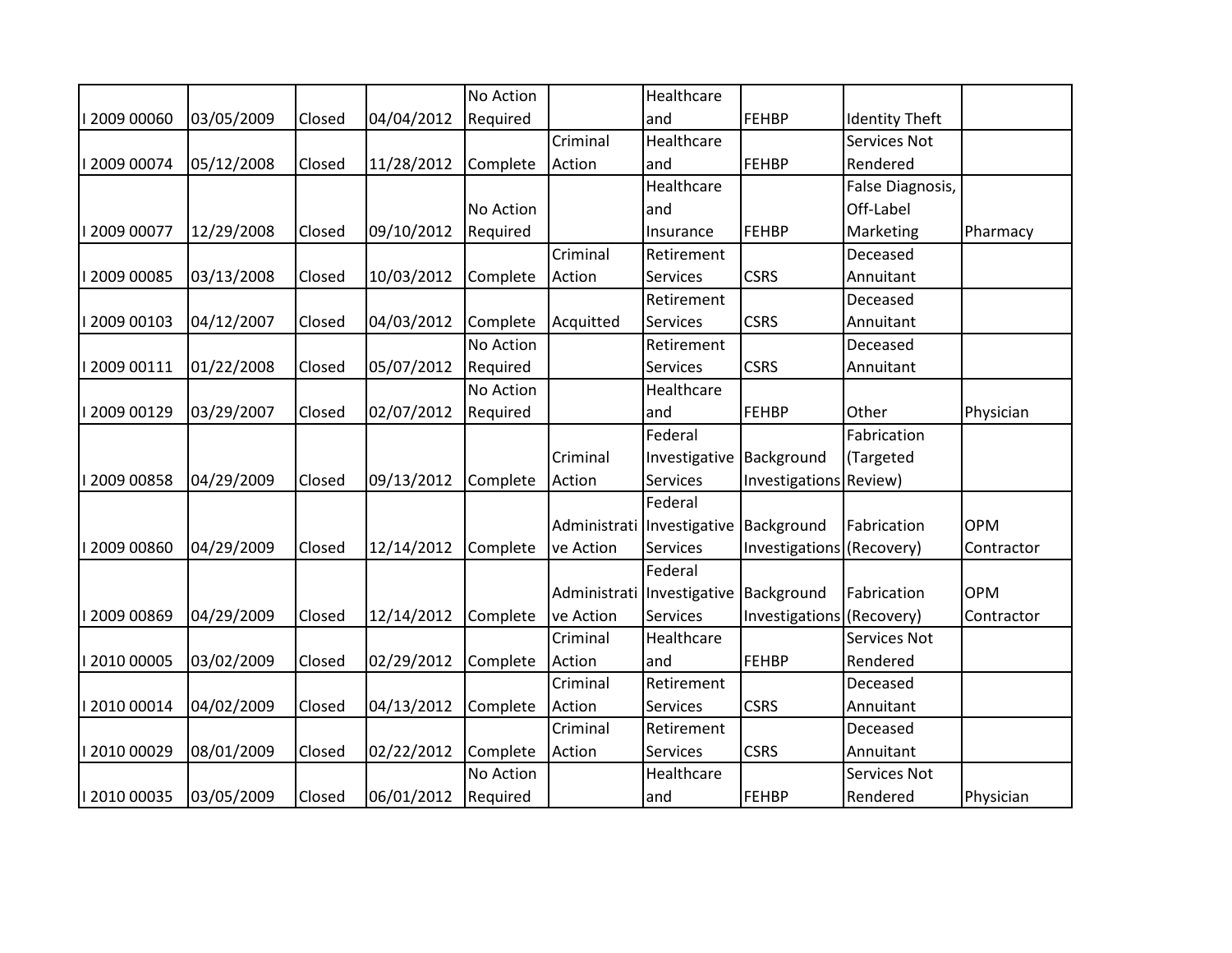|             |            |        |            |           |                         | Healthcare      |                           | Miscoding/Upc   |              |
|-------------|------------|--------|------------|-----------|-------------------------|-----------------|---------------------------|-----------------|--------------|
|             |            |        |            |           | Prosecution             | and             |                           | oding, Services |              |
| 2010 00057  | 01/08/2008 | Closed | 12/21/2012 | Complete  | Declined                | Insurance       | <b>FEHBP</b>              | Not Rendered    | Physician    |
|             |            |        |            |           | Administrati            | Retirement      |                           | Deceased        |              |
| 2010 00067  | 08/28/2009 | Closed | 09/26/2012 | Complete  | ve Action               | <b>Services</b> | <b>CSRS</b>               | Annuitant       |              |
|             |            |        |            |           | Prosecution             | Healthcare      |                           | Enrollment      |              |
| 2010 00075  | 05/05/2010 | Closed | 02/29/2012 | Complete  | Declined                | and             | <b>FEHBP</b>              | Eligibility     |              |
|             |            |        |            |           | Prosecution             | Healthcare      |                           |                 |              |
| 2010 00079  | 10/07/2009 | Closed | 03/20/2012 | Complete  | Declined                | and             | <b>FEHBP</b>              | Other           | Physician    |
|             |            |        |            |           | Criminal                | Retirement      |                           | Deceased        |              |
| 2010 00084  | 10/06/2009 | Closed | 02/24/2012 | Complete  | Action                  | <b>Services</b> | <b>CSRS</b>               | Annuitant       |              |
|             |            |        |            |           | Criminal                | Retirement      |                           | Deceased        |              |
| 2010 00090  | 05/10/2010 | Closed | 07/17/2012 | Complete  | Action                  | Services        | <b>CSRS</b>               | Annuitant       |              |
|             |            |        |            |           | Allegation(s)           |                 |                           |                 |              |
|             |            |        |            |           | <b>Not</b>              |                 |                           |                 |              |
|             |            |        |            |           | Substantiate Healthcare |                 |                           |                 |              |
|             |            |        |            |           | d,                      | and             |                           | Services Not    |              |
| 2010 00093  | 03/20/2009 | Closed | 02/01/2012 | Complete  | Prosecution             | Insurance       | <b>FEHBP</b>              | Rendered        | Optometrist  |
|             |            |        |            |           | Administrati            |                 |                           |                 |              |
|             |            |        |            |           | ve Action,              | Federal         |                           |                 |              |
|             |            |        |            |           | Criminal                | Investigative   | Background                | Fabrication     |              |
| 2010 00094  | 03/04/2010 | Closed | 02/02/2012 | Complete  | Action                  | Services        | Investigations (Recovery) |                 |              |
|             |            |        |            |           | Criminal                | Retirement      |                           | Deceased        |              |
| 12010 00095 | 09/21/2007 | Closed | 04/02/2012 | Complete  | Action                  | <b>Services</b> | <b>CSRS</b>               | Annuitant       |              |
|             |            |        |            |           | Criminal                | Retirement      |                           |                 |              |
| 2010 00097  | 12/09/2008 | Closed | 10/12/2012 | Complete  | Action                  | <b>Services</b> | <b>CSRS &amp; FERS</b>    | Theft           |              |
|             |            |        |            | No Action |                         | Retirement      |                           | Deceased        |              |
| 2010 00099  | 04/09/2010 | Closed | 04/05/2012 | Required  |                         | Services        | <b>CSRS</b>               | Annuitant       |              |
|             |            |        |            |           | Civil Action,           | Healthcare      |                           |                 |              |
|             |            |        |            |           | Criminal                | and             |                           | Off-Label       | Drug         |
| 12010 00103 | 09/14/2010 | Closed | 05/31/2012 | Complete  | Action                  | Insurance       | <b>FEHBP</b>              | Marketing       | Manufacturer |
|             |            |        |            |           |                         | Healthcare      |                           | Miscoding/Upc   |              |
| 12010 00104 | 02/10/2010 | Closed | 08/07/2012 | Complete  | <b>Civil Action</b>     | and             | <b>FEHBP</b>              | oding           | Physician    |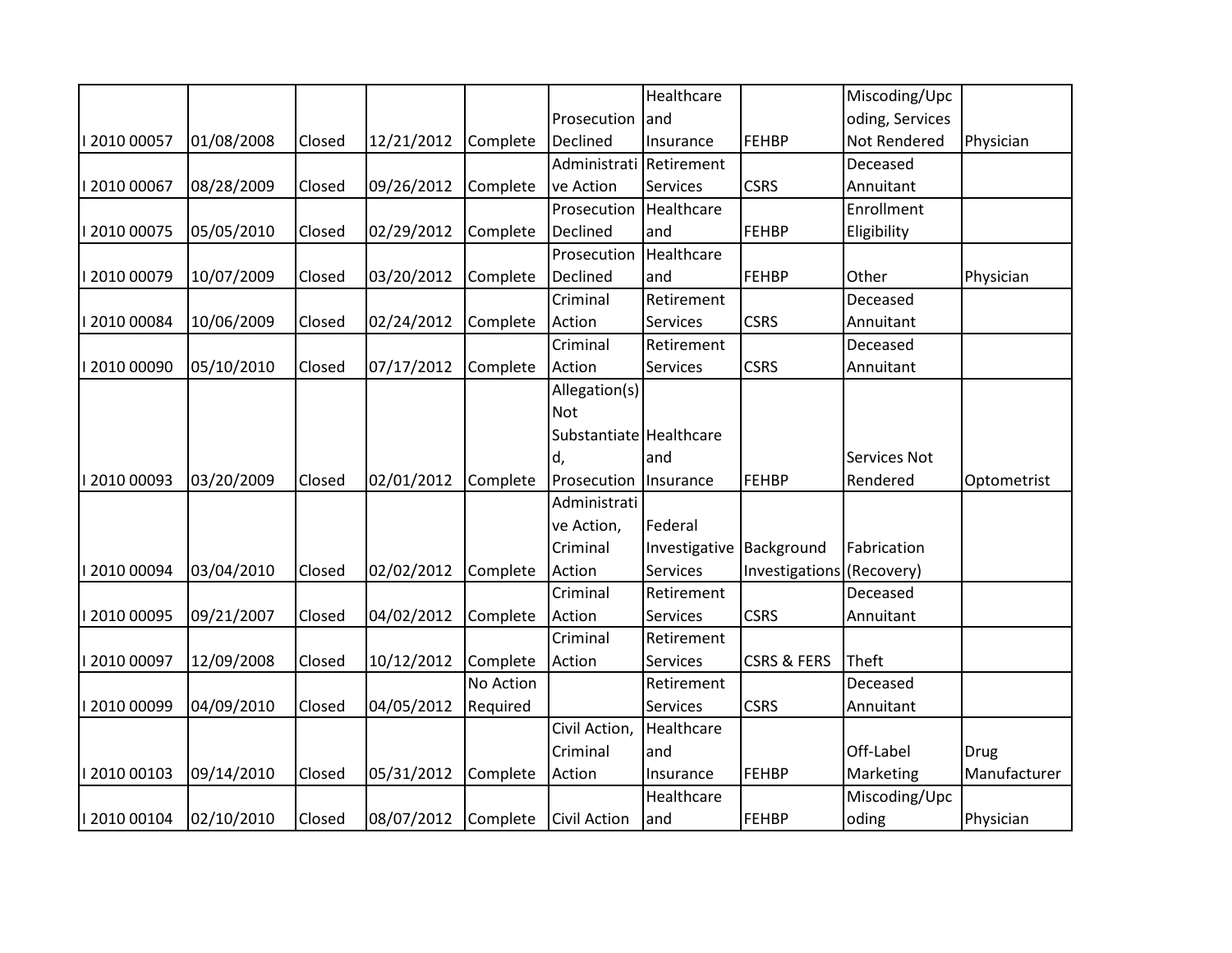|              |            |        |            |          | Criminal      | Retirement      |              | Deceased      |              |
|--------------|------------|--------|------------|----------|---------------|-----------------|--------------|---------------|--------------|
| 12010 00107  | 04/12/2010 | Closed | 09/22/2012 | Complete | Action        | Services        | <b>CSRS</b>  | Annuitant     |              |
|              |            |        |            |          | Criminal      | Retirement      |              | Deceased      |              |
| 12010 00111  | 11/25/2009 | Closed | 03/02/2012 | Complete | Action        | Services        | <b>CSRS</b>  | Annuitant     |              |
|              |            |        |            |          |               | Retirement      |              | Deceased      |              |
| 12010 00693  | 05/25/2010 | Closed | 05/29/2012 | Complete | Civil Action  | Services        | <b>CSRS</b>  | Annuitant     |              |
|              |            |        |            |          | Criminal      | Healthcare      |              | Off-Label     | Drug         |
| 12010 00749  | 06/09/2010 | Closed | 09/06/2012 | Complete | Action        | and             | <b>FEHBP</b> | Marketing     | Manufacturer |
|              |            |        |            |          | Civil Action, |                 |              |               |              |
|              |            |        |            |          | Prosecution   | Retirement      |              | Deceased      |              |
| 12010 00963  | 09/09/2010 | Closed | 12/07/2012 | Complete | Declined      | Services        | <b>CSRS</b>  | Annuitant     |              |
|              |            |        |            |          |               | Healthcare      |              | Miscoding/Upc | Outpatient   |
| I 2010 00974 | 09/09/2010 | Closed | 11/06/2012 | Complete | Civil Action  | and             | <b>FEHBP</b> | oding         | Facility     |
|              |            |        |            |          | Criminal      | Healthcare      |              | Services Not  | Enrollee/Mem |
| 2011 00011   | 04/06/2010 | Closed | 04/01/2012 | Complete | Action        | and             | <b>FEHBP</b> | Rendered      | ber          |
|              |            |        |            |          |               | Retirement      |              | Deceased      |              |
| 1201100011   | 10/13/2010 | Closed | 03/30/2012 | Complete | Civil Action  | Services        | <b>CSRS</b>  | Annuitant     |              |
|              |            |        |            |          | Criminal      | Healthcare      |              | Miscoding/Upc |              |
| 2011 00015   | 02/03/2009 | Closed | 10/01/2012 | Complete | Action        | and             | <b>FEHBP</b> | oding         | Physician    |
|              |            |        |            |          | Criminal      | Retirement      |              | Deceased      |              |
| 1201100021   | 01/13/2011 | Closed | 04/03/2012 | Complete | Action        | Services        | <b>CSRS</b>  | Annuitant     |              |
|              |            |        |            |          | Criminal      | Retirement      |              | Deceased      |              |
| 2011 00027   | 05/14/2010 | Closed | 08/25/2012 | Complete | Action        | <b>Services</b> | <b>CSRS</b>  | Annuitant     |              |
|              |            |        |            |          | Prosecution   | Healthcare      |              | Services Not  |              |
| 12011 00030  | 03/15/2010 | Closed | 04/06/2012 | Complete | Declined      | and             | <b>FEHBP</b> | Rendered      | Physician    |
|              |            |        |            |          | Criminal      | Retirement      |              | Deceased      |              |
| 1201100031   | 10/06/2010 | Closed | 01/25/2012 | Complete | Action        | <b>Services</b> | <b>CSRS</b>  | Annuitant     |              |
|              |            |        |            |          | Criminal      | Retirement      |              | Deceased      |              |
| 1201100032   | 03/18/2010 | Closed | 05/04/2012 | Complete | Action        | <b>Services</b> | <b>CSRS</b>  | Annuitant     |              |
|              |            |        |            |          | Criminal      | Healthcare      |              | Phantom       |              |
| I 2011 00033 | 06/22/2010 | Closed | 10/01/2012 | Complete | Action        | and             | <b>FEHBP</b> | Provider      |              |
|              |            |        |            |          | Criminal      | Healthcare      |              | Phantom       |              |
| 1201100034   | 06/23/2010 | Closed | 10/01/2012 | Complete | Action        | and             | <b>FEHBP</b> | Provider      | Physician    |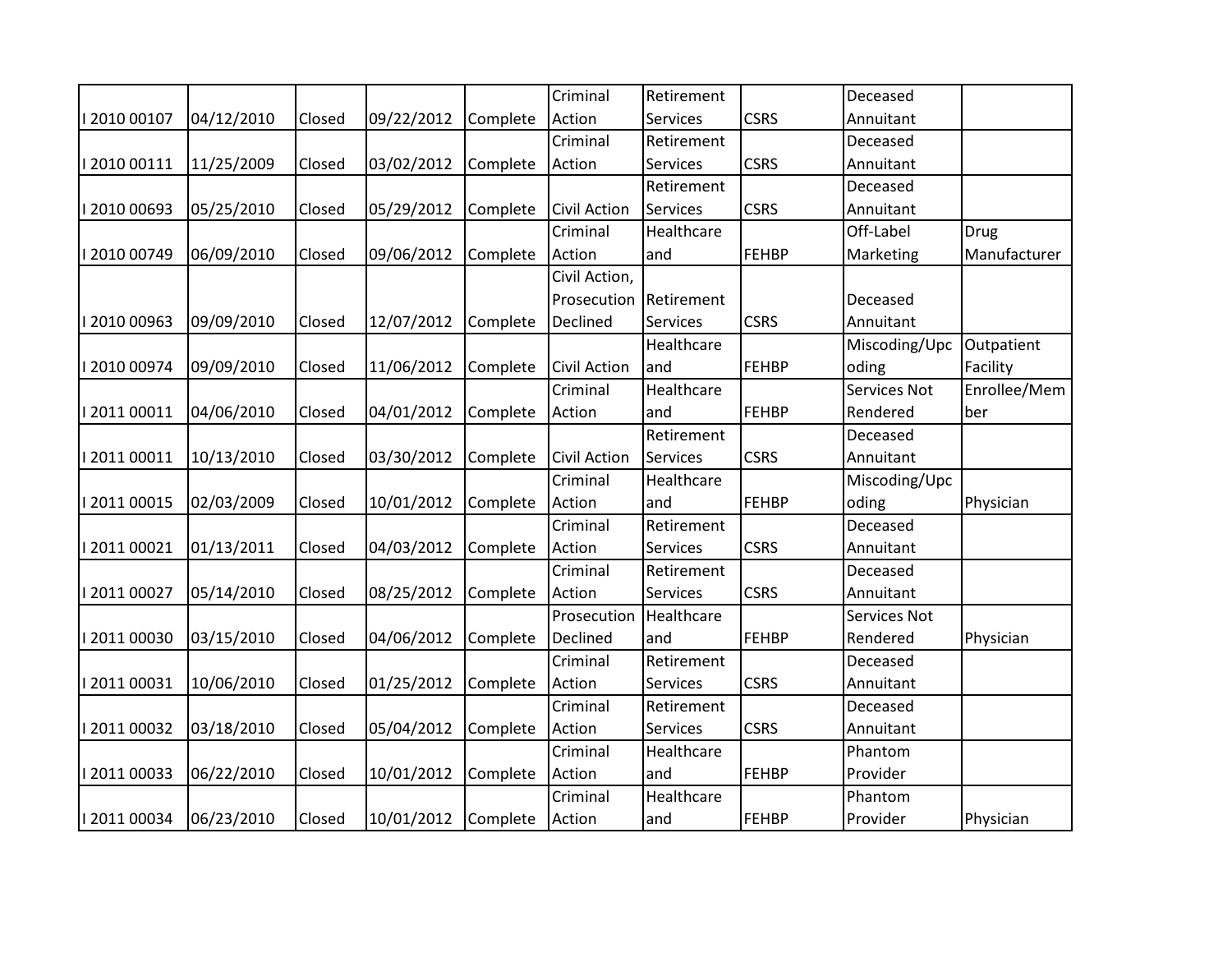|              |            |        |            |           |                     | Healthcare    |                           | Miscoding/Upc           | Outpatient   |
|--------------|------------|--------|------------|-----------|---------------------|---------------|---------------------------|-------------------------|--------------|
| 1201100039   | 10/19/2006 | Closed | 10/12/2012 | Complete  | <b>Civil Action</b> | and           | FEHBP                     | oding                   | Facility     |
|              |            |        |            |           | Criminal            | Retirement    |                           | Deceased                |              |
| 1201100041   | 02/01/2010 | Closed | 03/31/2012 | Complete  | Action              | Services      | <b>CSRS</b>               | Annuitant               |              |
|              |            |        |            | Lack of   |                     | Healthcare    |                           |                         |              |
| 1201100042   | 03/24/2011 | Closed | 02/07/2012 | Resources |                     | and           | <b>FEHBP</b>              | Doctor Shopper          |              |
|              |            |        |            |           | Civil Action,       | Healthcare    |                           | <b>Billing Dispute,</b> |              |
|              |            |        |            |           | Criminal            | and           |                           | Off-Label               | <b>Drug</b>  |
| 1201100048   | 10/28/2010 | Closed | 10/15/2012 | Complete  | Action              | Insurance     | <b>FEHBP</b>              | Marketing               | Manufacturer |
|              |            |        |            | Lack of   |                     | Retirement    |                           | Deceased                |              |
| 12011 00049  | 06/02/2010 | Closed | 10/23/2012 | Resources |                     | Services      | <b>CSRS</b>               | Annuitant               |              |
|              |            |        |            |           |                     | Federal       |                           |                         |              |
|              |            |        |            |           | Criminal            | Investigative | Background                | Fabrication             | <b>OPM</b>   |
| 2011 00053   | 04/02/2008 | Closed | 04/01/2012 | Complete  | Action              | Services      | Investigations (Recovery) |                         | Contractor   |
|              |            |        |            |           | Criminal            | Retirement    |                           | Deceased                |              |
| I 2011 00055 | 04/28/2011 | Closed | 05/29/2012 | Complete  | Action              | Services      | <b>CSRS</b>               | Annuitant               |              |
|              |            |        |            |           | Criminal            | Retirement    |                           | Deceased                |              |
| I 2011 00057 | 06/08/2011 | Closed | 05/04/2012 | Complete  | Action              | Services      | <b>CSRS</b>               | Annuitant               |              |
|              |            |        |            |           |                     | Healthcare    |                           | Not Medically           | Diagnostic   |
| 12011 00060  | 03/02/2010 | Closed | 10/12/2012 | Complete  | <b>Civil Action</b> | and           | <b>FEHBP</b>              | Necessary               | Services     |
|              |            |        |            |           | Criminal            | Retirement    |                           | Deceased                |              |
| I 2011 00061 | 08/30/2010 | Closed | 04/02/2012 | Complete  | Action              | Services      | <b>CSRS</b>               | Annuitant               |              |
|              |            |        |            |           |                     | Merit         | Combined                  |                         |              |
|              |            |        |            |           | Criminal            | Systems       | Federal                   | Charity                 |              |
| 2011 00063   | 03/22/2010 | Closed | 01/07/2013 | Complete  | Action              | Audit &       | Campaign                  | Misconduct              |              |
|              |            |        |            |           |                     | Federal       |                           | Fabrication             |              |
|              |            |        |            |           | Criminal            | Investigative | Background                | (Targeted               | <b>OPM</b>   |
| 12011 00065  | 04/29/2009 | Closed | 04/25/2012 | Complete  | Action              | Services      | Investigations Review)    |                         | Contractor   |
|              |            |        |            |           |                     | Healthcare    |                           | Miscoding/Upc           |              |
| 2011 00067   | 08/05/2010 | Closed | 05/29/2012 | Complete  | <b>Civil Action</b> | and           | <b>FEHBP</b>              | oding                   |              |
|              |            |        |            |           | Prosecution         |               |                           |                         |              |
|              |            |        |            |           | Declined,           | Healthcare    |                           |                         |              |
|              |            |        |            |           | Subject             | and           |                           | Services Not            |              |
| 12011 00168  | 12/15/2010 | Closed | 08/02/2012 | Complete  | Deceased            | Insurance     | <b>FEHBP</b>              | Rendered                | Physician    |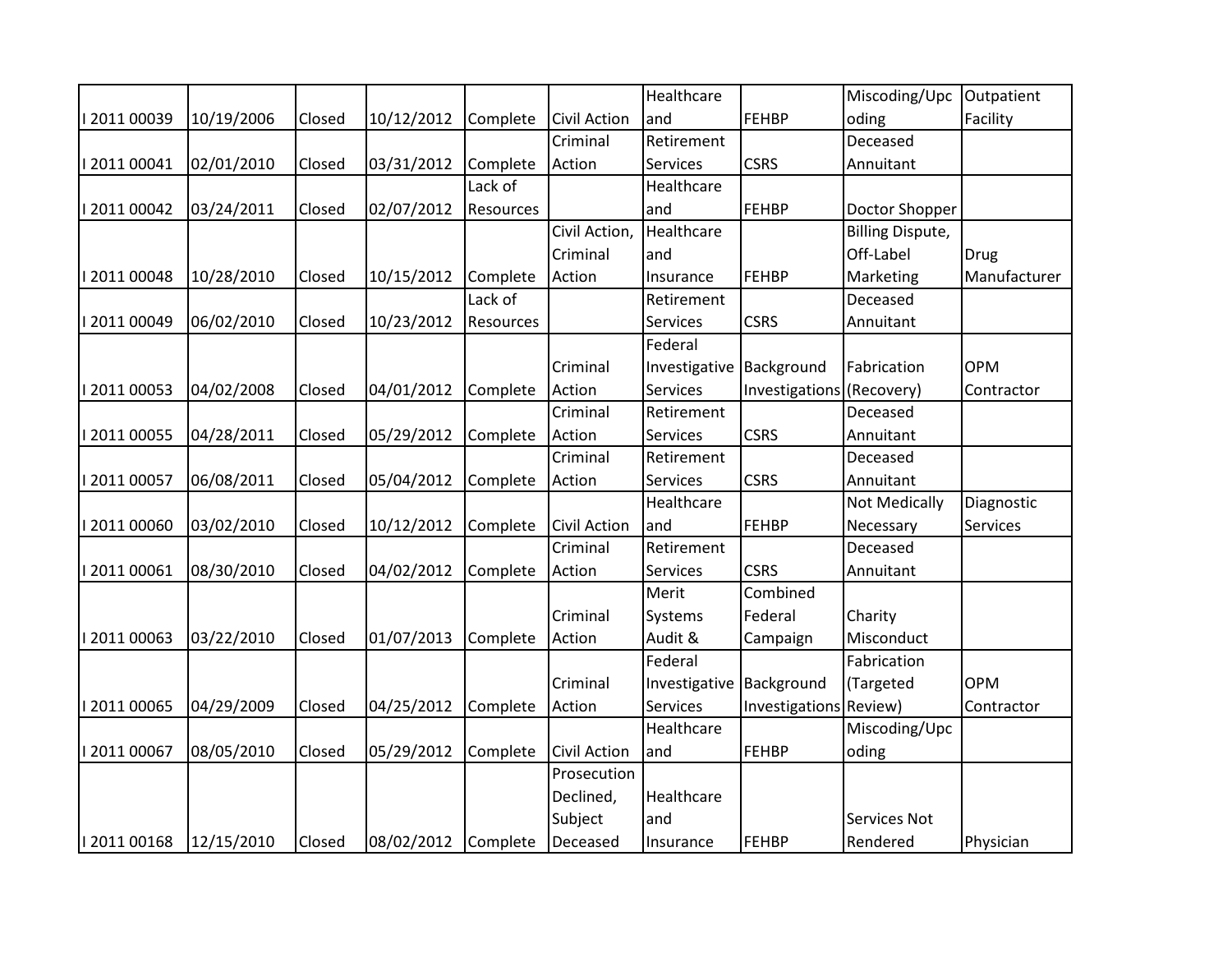|                          |            |        |            |           |                             | Healthcare               |                        | Services Not          |              |
|--------------------------|------------|--------|------------|-----------|-----------------------------|--------------------------|------------------------|-----------------------|--------------|
| 1201100249               | 02/08/2011 | Closed | 02/22/2012 | Complete  | <b>Civil Action</b>         | and                      | FEHBP                  | Rendered              | Physician    |
|                          |            |        |            |           | Criminal                    | Healthcare               |                        | Forgery,              |              |
| 1201100533               | 05/06/2011 | Closed | 10/05/2012 | Complete  | Action                      | and                      | FEHBP                  | <b>Identity Theft</b> | Hospital     |
|                          |            |        |            |           | Criminal                    | Healthcare               |                        |                       | Enrollee/Mem |
| I 2011 00775             | 08/21/2011 | Closed | 06/05/2012 | Complete  | Action                      | and                      | <b>FSA</b>             | <b>False Claim</b>    | ber          |
|                          |            |        |            |           |                             | Healthcare               |                        | Miscoding/Upc         |              |
| I-12-00022               | 10/17/2011 | Closed | 07/06/2012 | Complete  | Civil Action                | and                      | FEHBP                  | oding                 | Physician    |
|                          |            |        |            |           |                             | Healthcare               |                        | Miscoding/Upc         |              |
| I-12-00184               | 01/04/2012 | Closed | 05/16/2012 | Complete  | <b>Civil Action</b>         | and                      | FEHBP                  | oding                 |              |
|                          |            |        |            |           |                             | Federal                  |                        | Fabrication           |              |
|                          |            |        |            |           | Criminal                    | Investigative Background |                        | (Targeted             | <b>OPM</b>   |
| I-12-00300               | 03/02/2012 | Closed | 09/12/2012 | Complete  | Action                      | Services                 | Investigations Review) |                       | Employee     |
|                          |            |        |            |           |                             | Healthcare               |                        | False Diagnosis,      |              |
|                          |            |        |            | No Action |                             | and                      |                        | Kickback,             |              |
| I-12-00492               | 06/06/2012 | Closed | 11/28/2012 | Required  |                             | Insurance                | <b>FEHBP</b>           | Services Not          |              |
|                          |            |        |            |           | Allegation(s)               |                          | Facilities,            |                       |              |
|                          |            |        |            |           | <b>Not</b>                  | Office of the            | Security &             | Employee              | <b>OPM</b>   |
| IA 2010 00011 07/29/2010 |            | Closed | 11/30/2012 | Complete  | Substantiate Director       |                          | Contracting            | Misconduct            | Employee     |
|                          |            |        |            |           | Allegation(s) Human         |                          |                        |                       |              |
|                          |            |        |            |           | <b>Not</b>                  | Resources                |                        | Employee              |              |
| IA 2010 00013 09/10/2010 |            | Closed | 04/11/2012 | Complete  | Substantiate Solutions      |                          | Other                  | Misconduct            |              |
|                          |            |        |            |           | Allegation(s)               |                          |                        |                       |              |
|                          |            |        |            |           | Not                         |                          |                        |                       |              |
|                          |            |        |            |           | Substantiate                |                          |                        |                       |              |
|                          |            |        |            |           | d,                          |                          |                        |                       |              |
|                          |            |        |            |           | Investigatio                |                          |                        |                       |              |
|                          |            |        |            |           | n Continued                 |                          |                        |                       |              |
|                          |            |        |            |           | By Other                    |                          |                        |                       |              |
|                          |            |        |            |           | Agency(s),                  |                          |                        |                       |              |
|                          |            |        |            |           | Managemen                   |                          |                        |                       |              |
|                          |            |        |            |           | t Advisory                  | Federal                  |                        |                       |              |
|                          |            |        |            |           | Issued,                     | Investigative Background |                        |                       |              |
| IA 2011 00002 12/17/2010 |            | Closed | 09/26/2012 | Complete  | <b>Prosecution Services</b> |                          | Investigations Other   |                       |              |